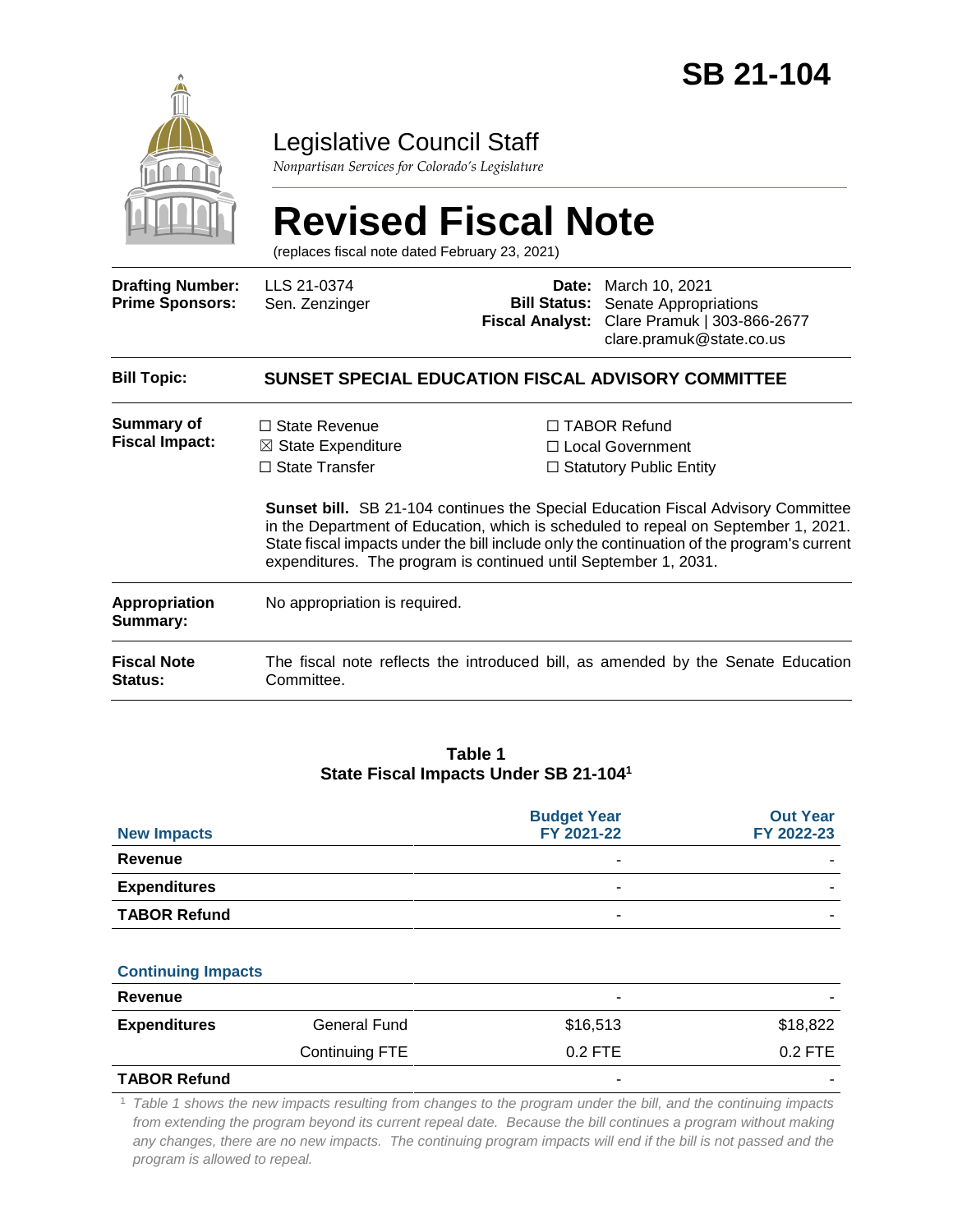Page 2

### **Summary of Legislation**

The Special Education Fiscal Advisory Committee is scheduled to repeal on September 1, 2021. This bill continues the committee through September 1, 2031.

#### **Background**

The Special Education Fiscal Advisory Committee is a 12-member committee, appointed by the State Board of Education and housed in the Colorado Department of Education (CDE). The committee advises the state board regarding the allocation of funds from the Colorado Special Education High-Cost Grant Program. The committee is also charged with determining the level of special education costs above which a school district may apply for reimbursement from the grant program.

The committee meets in person once per year to review the high-cost grant applications from school districts and make recommendations to State Board of Education for distribution of the high-cost funds. All other meetings will be conducted virtually.

## **Continuing Program Impacts**

The cost for the Department of Education to administer the Special Education Fiscal Advisory Committee is projected to be \$16,513 in FY 2021-22 and \$18,822 in FY 2022-23. This amount reflects a continuation of current administration costs, including committee member expenses, 0.2 FTE in staff support, and associated centrally appropriated costs for employee insurance and supplemental retirement payments, as shown in Table 2 below. First-year costs are prorated for the September 1 effective date. Centrally appropriated costs are not included in the bill's required appropriation.

|                                           |                   | FY 2021-22 | FY 2022-23 |
|-------------------------------------------|-------------------|------------|------------|
| <b>Department of Education</b>            |                   |            |            |
| <b>Personal Services</b>                  |                   | \$10,593   | \$12,711   |
| <b>Meeting Expenses</b>                   |                   | \$2,961    | \$2,961    |
| Centrally Appropriated Costs <sup>1</sup> |                   | \$2,959    | \$3,150    |
|                                           | <b>Total Cost</b> | \$16,513   | \$18,822   |
|                                           | <b>Total FTE</b>  | $0.2$ FTE  | $0.2$ FTE  |

**Table 2 Continuing Expenditures Under SB 21-104**

<sup>1</sup> *Centrally appropriated costs are not included in the bill's appropriation.*